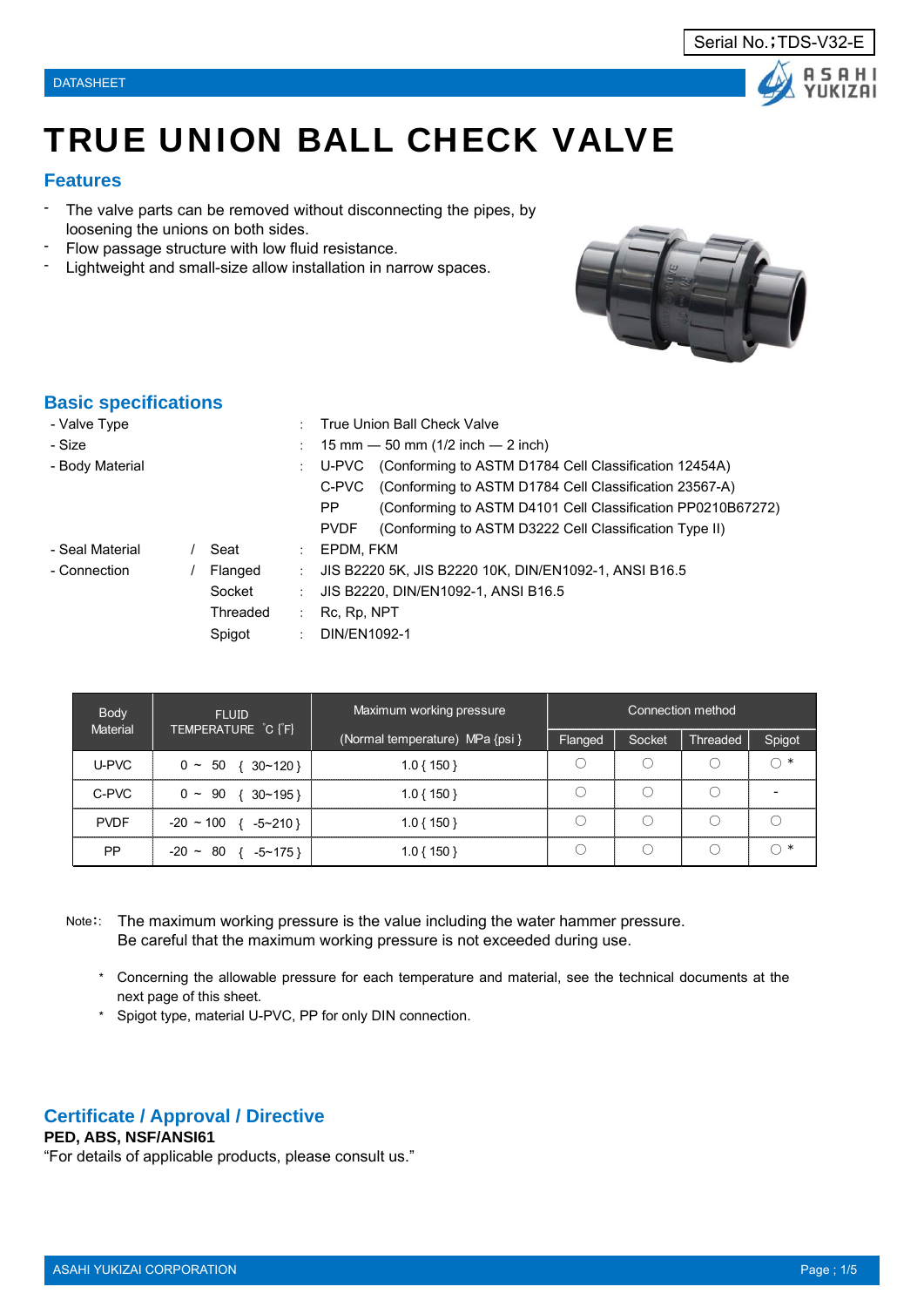

# **Working pressure vs. Temperature**



### Note:

Make sure that the temperature and pressure are within the working range during operation. (If the tolerance range is exceeded during use, the valve may be damaged.)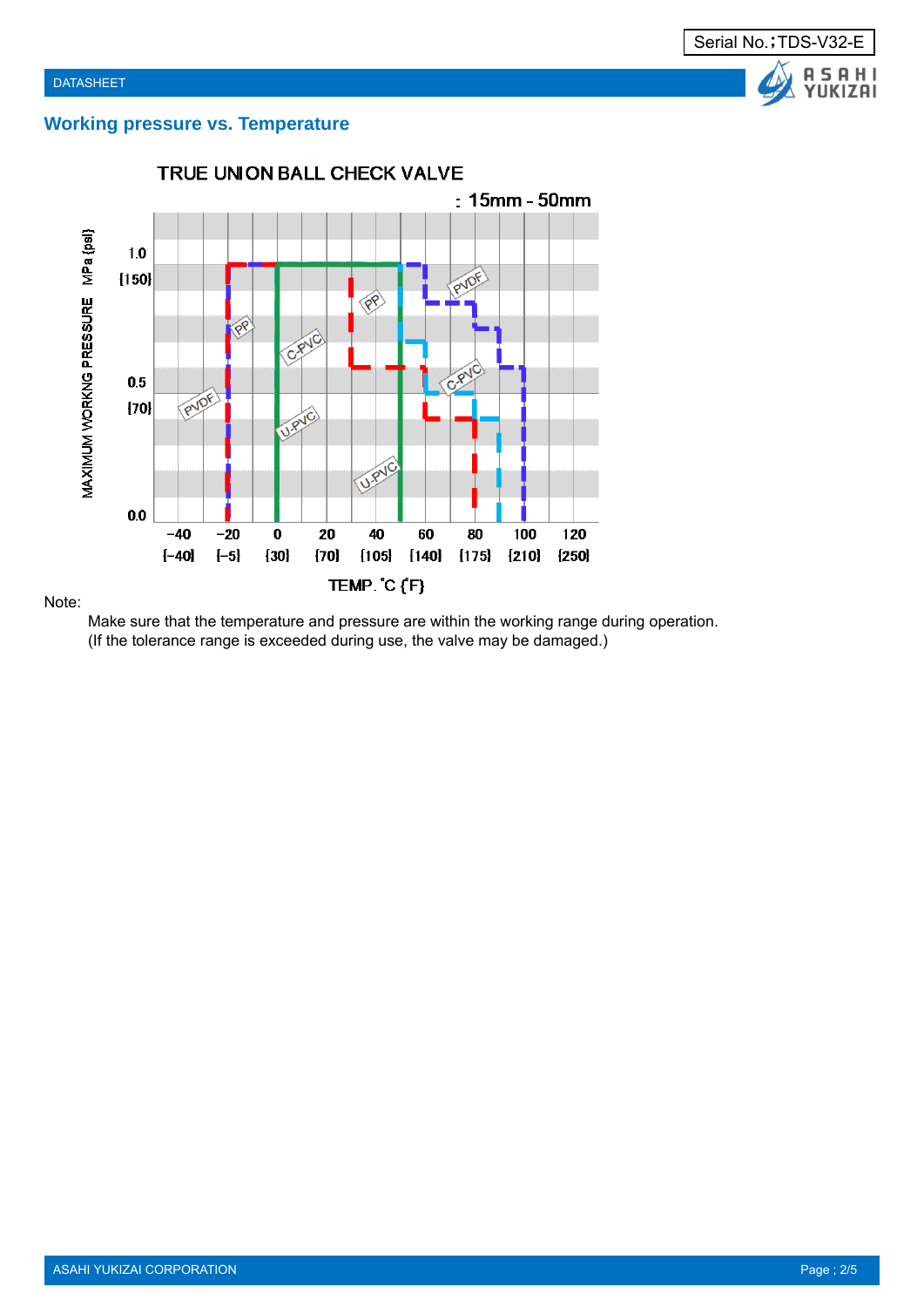

# **Product dimension**





## THREADED





|    | $\blacksquare$ JIS (Unit: mm) |    |       | <b>FLANGED</b><br><b>SOCKET</b> |        |   |    |                |     |                |    |            |      |    |                | THREADED     |      |                |           |       |    |                   |                 |       |            |     |
|----|-------------------------------|----|-------|---------------------------------|--------|---|----|----------------|-----|----------------|----|------------|------|----|----------------|--------------|------|----------------|-----------|-------|----|-------------------|-----------------|-------|------------|-----|
|    |                               |    |       |                                 | JIS 5K |   |    | <b>JIS 10K</b> |     |                |    |            |      |    |                | U-PVC, C-PVC |      |                | <b>PP</b> |       |    | <b>JIS B 0203</b> |                 |       |            |     |
| mm | inch                          | d  | $D_1$ |                                 | C      | n | h. | D              | C   |                | h  | U-PVC      | PP   |    |                | $\ell$       | 1/T  |                |           | $d_1$ | Ł  |                   |                 |       | U-PVC PVDF |     |
|    |                               |    |       |                                 |        |   |    |                |     |                |    | C-PVC PVDF |      |    | d <sub>1</sub> |              |      | Q <sub>1</sub> |           |       |    | d <sub>2</sub>    |                 | C-PVC | PP         |     |
| 15 | 1/2                           | 15 | 48    | 80                              | 60     | 4 | 12 | 95             | 70  | 4              | 15 | 130        | 128  | 12 | 22.11          | 20           | 1/34 | 92             | 21.2      | 20.2  | 22 | 94                | Rc1/2           | 15    | 86         | 83  |
| 20 | 3/4                           | 20 | 60    | 85                              | 65     | 4 | 12 | 100            | 75  | -4             | 15 | 155        | 154  | 14 | 26.13          | 24           | 1/34 | 110            | 26.2      | 25.2  | 23 | 107               | Rc3/4           | 17    | 103        | 98  |
| 25 |                               | 25 | 70    | 95                              | 75     | 4 | 12 | 125            | 90  | 4              | 19 | 165        | 163. | 14 | 32.16          | 27           | 1/34 | 123            | 33.0      | 32.0  | 25 | 117               | Rc 1            | 20    | 113        | 109 |
| 40 | 1/2                           | 40 | 95    | 120                             | 95     | 4 | 15 | 140            | 105 | $\overline{4}$ | 19 | 192        | 190  | 16 | 48.21          | 37           | 1/37 | 170            | 47.0      | 46.0  | 28 | 151               | Rc1 1/2         | 25    | 151        | 147 |
| 50 | $\Omega$                      | 51 | 106   | 130                             | 105    | 4 | 15 | 155            | 120 | 4              | 19 | 214        | 211  | 16 | 60.25          | 42           | 1/37 | 199            | 59.0      | 58.0  | 28 | 168               | Rc <sub>2</sub> | 28    | 177        | 171 |

|    | DIN (Unit: mm) |                                                                   |       |     |          |              |       |                |     |                |             |                |                |               |         |    |       |               |     |            |     |     |                 |      |     |                 |     |                  |       |      |     |
|----|----------------|-------------------------------------------------------------------|-------|-----|----------|--------------|-------|----------------|-----|----------------|-------------|----------------|----------------|---------------|---------|----|-------|---------------|-----|------------|-----|-----|-----------------|------|-----|-----------------|-----|------------------|-------|------|-----|
|    |                |                                                                   |       |     |          |              |       | <b>FLANGED</b> |     |                |             |                |                | <b>SOCKET</b> |         |    |       | <b>SPIGOT</b> |     |            |     |     |                 |      |     | <b>THREADED</b> |     |                  |       |      |     |
| mm | inch           |                                                                   | $D_1$ |     | DIN PN10 |              |       |                |     |                | U-PVC C-PVC |                |                |               | PVDF PP |    |       |               |     |            |     |     | <b>DIN 3442</b> |      |     |                 |     | <b>DIN 2999</b>  |       |      |     |
|    |                | d<br><b>DIN 8063</b><br><b>DIN 16962</b><br>PP<br>U-PVC<br>D<br>C |       |     | $q_3$    |              | U-PVC |                | PP  |                |             | <b>PVDF</b>    |                |               |         |    | U-PVC | <b>PP</b>     |     |            |     |     |                 |      |     |                 |     |                  |       |      |     |
|    |                |                                                                   |       |     | n.       | <sub>n</sub> | C-PVC | <b>PVDF</b>    |     | d <sub>1</sub> |             |                | Q <sub>1</sub> | $d_1$         |         |    |       |               |     |            |     |     |                 |      |     |                 |     |                  | C-PVC | PVDF |     |
| 15 | 1/2            | 15                                                                | 48    | 95  | 65       |              | 14    | 130            | 128 | 12             | 20          | 16             | 84             | 19.50         | 19.30   | 14 | 79    | 20            | 2.5 | 16         | 113 | 2.5 | 19              | 102  | 1.9 | 19              | 102 | Rp 1/2           | 15    | 86   | 83  |
| 20 | 3/4            | 20                                                                | 60    | 105 | 75       | 4            | 14    | 155            | 154 | 14             | 25          | 19             | 100            | 24.50         | 24.30   | 16 | 93    | 25            | 2.5 | 18.5       | 127 | 2.7 | 19              | 1101 | 1.9 | 19              | 110 | Rp 3/4           |       | 103  | 98  |
| 25 |                | 25                                                                | 70    | 115 | 85       |              | 14    | 165            | 163 | 14             | 32          | 22             | 113            | 31.50         | 31.30   | 18 | 103   | 32            | 3.5 | 22         | 132 | 3.0 | 19              | 118  | 2.4 | 19              | 118 | R <sub>p</sub>   | 20    | 113  | 109 |
| 40 | 1/2            | 40                                                                | 96    | 150 | 110      |              | 18    | 192            | 190 | 16             | 50          | 3 <sup>1</sup> | 158            | 49.45         | 49.20   | 23 | 141   | 50            | 5.0 | 31         | 174 | 4.6 | 19              | 145  | 2.9 | 19              | 145 | Rp 1 1/2         | 25    | 151  | 147 |
| 50 |                | 51                                                                | 106   | 165 | 125      |              | 18    | 214            | 211 | 16             | 63          | 38             | 190            | 62.50         | 62.10   | 27 | 167   | 63            |     | $6.5$ 37.5 | 204 | 5.8 | 19              | 164  | 3.0 | 19              | 164 | R <sub>p</sub> 2 | 28    | 177  | 171 |

|      |    | ANSI (Unit: inch)<br><b>FLANGED</b><br><b>SOCKET</b> |      |      |        |                |      |                   |       |      |       | <b>THREADED</b> |             |      |                   |                |         |      |                       |      |       |             |
|------|----|------------------------------------------------------|------|------|--------|----------------|------|-------------------|-------|------|-------|-----------------|-------------|------|-------------------|----------------|---------|------|-----------------------|------|-------|-------------|
|      |    |                                                      |      |      |        | ANSI CLASS 150 |      |                   |       |      |       |                 | U-PVC C-PVC |      |                   |                | PVDF PP |      | <b>ANSI/ASME B</b>    |      |       |             |
| inch | mm | d                                                    | D1   |      | $\sim$ |                |      | U-PVC             | PP    | Ŀ1   |       | ASTM SCH40      |             |      |                   | d <sub>1</sub> |         |      | 1.20.1                |      | U-PVC | <b>PVDF</b> |
|      |    |                                                      |      |      |        |                |      | C-PVC             |       |      | a1    | $d_1$           |             |      | d <sub>1</sub>    |                |         |      |                       |      | C-PVC | PP          |
| 1/2  | 15 | 0.59                                                 | . 89 | 3.50 | 2.38   | 4              | 0.62 | 5.12              | 5.04  | 0.47 | 0.848 | 0.836           | 0.688       |      | $3.43 \mid 0.831$ |                | 0.630   | 3.23 | 1/2 - 14NPT           | 0.59 | 3.39  | 3.27        |
| 3/4  | 20 | 0.79                                                 | 2.36 | 3.88 | 2.75   |                | 0.62 | 6.10              | 6.06  | 0.55 | .058  | .046            | 0.719       | 3.86 | 1.041             |                | 1.000   | 4.37 | 3/4 - 14NPT           | 0.67 | 4.06  | 3.86        |
|      | 25 | 0.98                                                 | 2.76 | 4.25 | 3.12   |                | 0.62 | 6.50              | 6.42  | 0.55 | .325  | .310            | 0.875       | 4.37 | 1.305             |                | 0.827   | 4.29 | 1 - 11 1/2NPT         | 0.79 | 4.45  | 4.29        |
| 11/2 | 40 | .57                                                  | 3.78 | 5.00 | 3.88   | 4              | 0.62 | 7.56 <sub>1</sub> | 7.48. | 0.63 | 1.912 | .894            | .094        | 5.94 | 889.              |                | .260    |      | 6.22 11/2 - 11 1/2NPT | 0.98 | 5.94  | 5.79        |
|      | 50 | 2.01                                                 | 4.17 | 6.00 | 4.75   |                | 0.75 | 8.43              | 8.31  | 0.63 | 2.387 | 2.369           | .156        | 6.77 | 2.365             |                | .260    | 6.93 | 1/2NPT<br>2 - 11      | .10  | 6.97  | 6.73        |